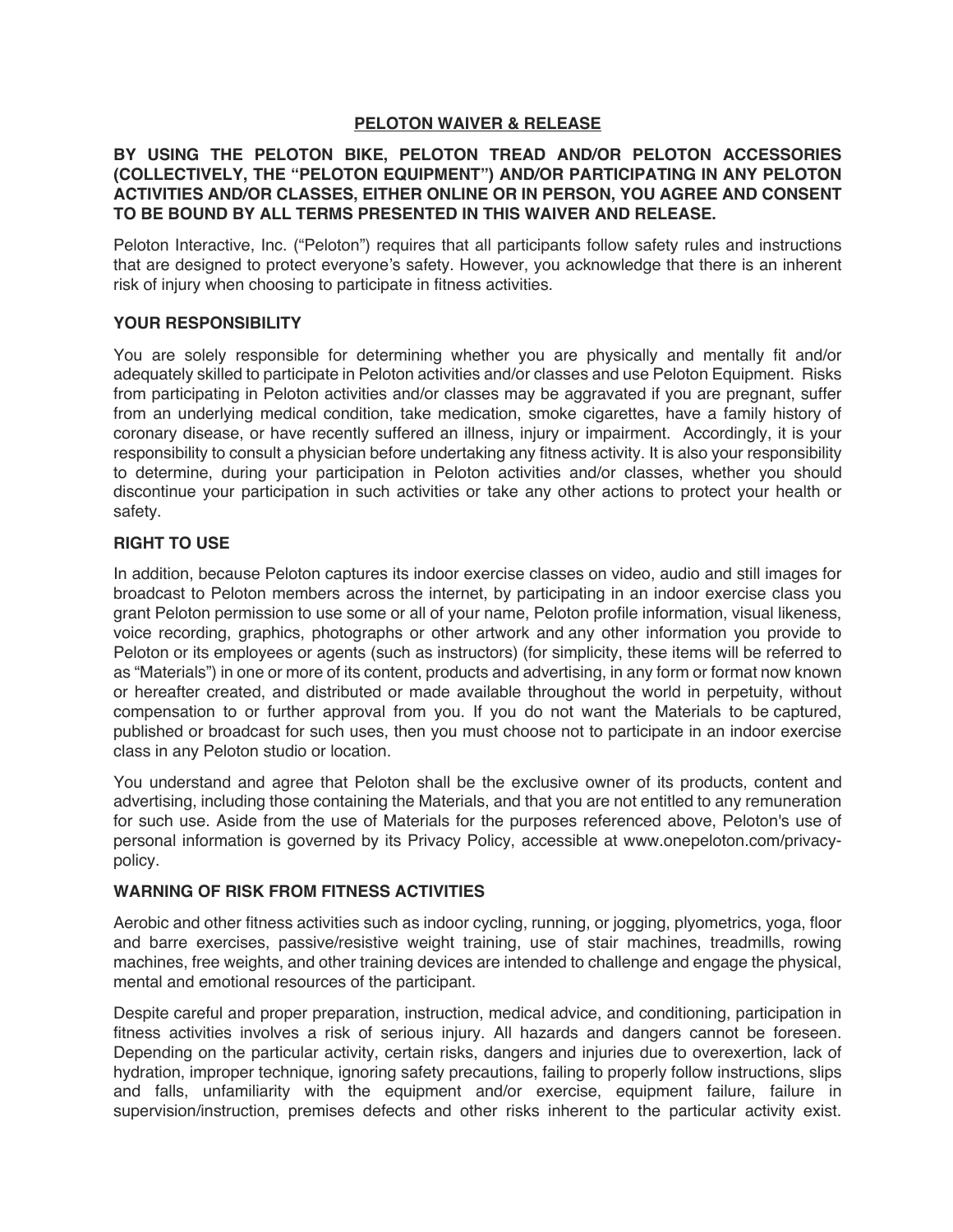Nonetheless, you hereby agree to assume all risks of your participation in Peloton activities and/or classes, whether known or unknown to you.

Depending upon a person's physical condition, age and/or skill level, fitness activities can involve a substantial risk of the following types of injuries, among others: (i) heart attack, stroke and circulatory problems, (ii) bone and joint injuries, (iii) back and neck injuries, (iv) shin splints, (v) muscle strain and other muscle injuries, (vi) foot problems, (vii) psychological injury, pain or suffering, (viii) disfigurement, (ix) temporary or permanent disability (including paralysis), (x) death or (xi) economic loss.

In addition, a very small percentage of people may experience a seizure when exposed to certain visual images, including flashing lights or patterns that may appear on Peloton Equipment. Seizures may have a variety of symptoms, including lightheadedness, altered vision, eye or face twitching, jerking or shaking of arms or legs, disorientation, confusion, or momentary loss of awareness. Seizures may also cause loss of consciousness or convulsions that can lead to injury from falling down or striking nearby objects. If you experience any of these symptoms, you should immediately stop exercising and consult a doctor.

# **MEDICAL EXAMINATION**

It is the responsibility of all participants to have a complete physical examination by a medical doctor prior to beginning any activity. If a participant has, or has a history of, any of the conditions listed in the "YOUR RESPONSIBILITY" section of this document, he/she should consult a physician before participating in any fitness activity.

#### **WAIVER AND GENERAL RELEASE OF ALL CLAIMS AND ASSUMPTION OF RISK**

You recognize and acknowledge that there are inherent risks of physical injury to participants in any fitness activities, including when using Peloton Equipment, and you voluntarily agree to assume the full risk of any and all injuries, damages or loss, regardless of severity, that you may sustain as a result of said participation. As a material inducement for Peloton to permit you to participate in Peloton activities and/or classes, to use Peloton facilities or Peloton Equipment, you hereby, on behalf of yourself, your heirs, executors and assigns, fully, forever and irrevocably waive, release and hold Peloton, its shareholders, directors, agents, representatives, employees, consultants, affiliated companies, partners, and successors (collectively "Peloton Parties") harmless from any and all claims (including, to the extent permitted by applicable law, claims alleging negligence on behalf of any Peloton Party), injuries, damages or loss (including legal fees), present or future, foreseen or unforeseen, anticipated or unanticipated (collectively "Claims"), that you may have (or that accrue to you) against any Peloton Party, and generally release and discharge the Peloton Parties from any and all Claims, including but not limited to those involving: (i) participating in any supervised or unsupervised fitness activities, (ii) use of any fitness equipment, including Peloton Equipment, (iii) any loss or theft of personal property, and (iv) accidental injuries, such as "slip and fall" injuries on or outside of Peloton premises, and you hereby promise never to assert or assist any other party in asserting, any claims or causes of action against any Peloton Party in any matter that in any way relates to any Claims.

# **FOR PELOTON EMPLOYEES: VOLUNTARY PARTICIPATION**

If you are a Peloton employee, you acknowledge and agree that your participation in Peloton activities and/or classes and your use of Peloton Equipment is purely recreational, voluntary and of your own free will, and is not a condition or within the scope of your employment with Peloton (unless you are the Instructor designated by Peloton to lead the fitness activity in question). To the fullest extent permitted by law, in addition to the release in the preceding paragraph, you agree to fully release and discharge the Peloton Parties from all liability under any workers' compensation insurance plan and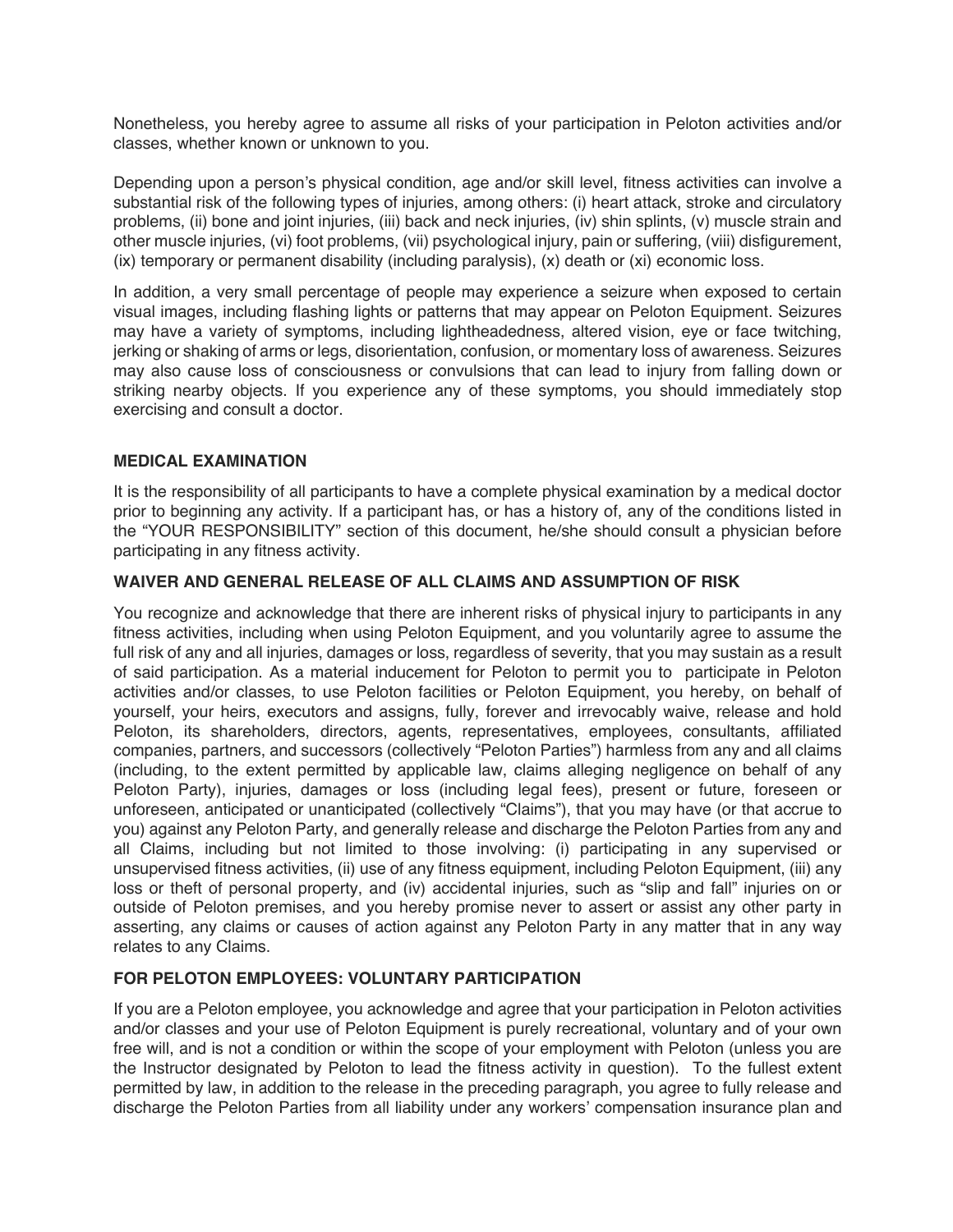relinquish any right to sue the Peloton Parties in connection with any injuries, damages or loss, regardless of severity, that you may sustain as a result of said participation.

By participating in any fitness activities and/or visiting Peloton premises you agree and acknowledge that you have read and fully understand the above important information, warning of risk, authorization, assumption of risk, and waiver and general release of all claims.

**AUTHORIZATION: In the event of any emergency, you authorize Peloton to secure from any accredited hospital and/or physician any treatment deemed necessary for your immediate care and agree that you will be solely and personally responsible for payment for any and all medical services rendered and for the cost of travel to and from the place of medical treatment.**

I represent that: (i) I am at least 18 years old, (ii) I meet Peloton's height and weight restrictions (as posted in the studio or made available by Peloton staff); and (iii) I have no health-related conditions that could affect my participation in Peloton activities and/or classes. I have read and fully understand the above important information, warning of risk, authorization, assumption of risk, and waiver and general release and discharge of all claims.

|                                      | Participant's Name and Signature |                                                                                                                      |  |  |
|--------------------------------------|----------------------------------|----------------------------------------------------------------------------------------------------------------------|--|--|
|                                      |                                  |                                                                                                                      |  |  |
| Signature:                           |                                  | <u> 1980 - Antonio Alemania, prima postala de la contrada de la contrada de la contrada de la contrada de la con</u> |  |  |
| Date:                                |                                  | <u> 1980 - John Stein, mars and de Britain and de Britain and de Britain and de Britain and de Britain and de Br</u> |  |  |
| <b>Emergency Contact Information</b> |                                  |                                                                                                                      |  |  |
| Name:                                |                                  |                                                                                                                      |  |  |
| Relationship to Participant:         |                                  |                                                                                                                      |  |  |
| Phone and Email:                     |                                  |                                                                                                                      |  |  |

\_\_\_\_\_\_\_\_\_\_\_\_\_\_\_\_\_\_\_\_\_\_\_\_\_\_\_\_\_\_\_\_\_\_\_\_\_\_\_\_\_\_\_\_\_\_\_\_\_\_\_\_\_\_\_\_\_\_\_\_\_\_\_\_\_\_\_

#### **Where did you hear about Peloton?**

- Friend Referral
- Peloton Website
- **Peloton Store**
- Peloton iPad App Rider